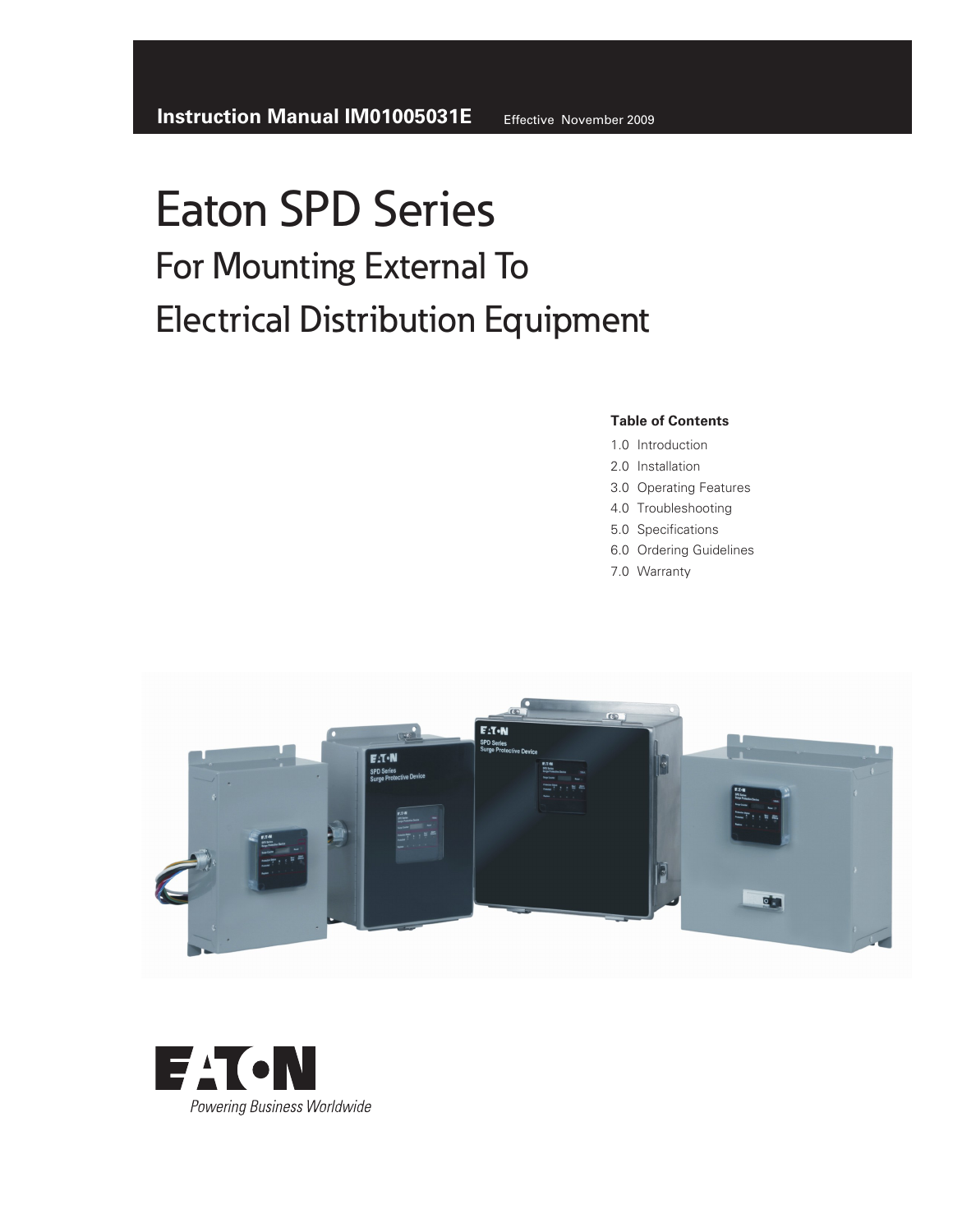### 1.0 Introduction

### **1.1 Manual Organization**

This Installation Manual describes the safe installation, testing and operation of The Eaton® SPD Series Surge Protective Device (SPD).

This manual is organized into seven sections, as follows:

- 1.0 Introduction
- 2.0 Installation
- 3.0 Operating Features
- 4.0 Troubleshooting
- 5.0 Specifications
- 6.0 Ordering Guidelines
- 7.0 Warranty

### **1.2 Product Overview**

The Eaton SPD Series protects critical electrical and electronic equipment from damage by power surges. This is done by shunting high energy lightning surges (and other transient disturbances) away from the equipment being protected. It does this in nanoseconds by providing a low impedance surge path to ground while supporting power frequency voltage.

The Eaton SPD Series is designed to mount on the wall (or other vertical surface) as close as possible to the electrical cabinet. The SPD Series is available in voltage ratings from 120-600V AC, surge current capacity ratings from 50kA to 400kA, and NEMA 1, NEMA 4 or NEMA 4X enclosures.

The Eaton SPD Series is available in three feature packages (Basic, Standard, and Standard with Surge Counter), as described in Section 3, *Operating Features*. Each model is available in Delta, Wye, and Split Phase wiring configurations.

All Eaton SPD Series models have been tested and certified by Underwriter's Laboratory (UL®), to comply with UL Standard 1449, 3rd Edition.

### **1.3 Safety Precautions**

A licensed/qualified electrician must complete all instructions in this manual in accordance with the National Electric Code (NEC®), state, and local codes, or other applicable country codes. All applicable local electrical codes supersede these instructions.

#### 八 **WARNING**

I**MPROPER INSTALLATION COULD CAUSE DEATH, INJURY AND EQUIPMENT DAMAGE. FOLLOW ALL WARNINGS AND CAUTIONS. COMPLETELY READ AND UNDERSTAND THE INFORMATION IN THIS INSTRUCTION MANUAL BEFORE ATTEMPTING TO INSTALL OR OPERATE THIS EQUIPMENT.**

**IMPROPER WIRING COULD CAUSE DEATH, INJURY AND/ OR EQUIPMENT DAMAGE. ONLY LICENSED/QUALIFIED ELECTRICIANS WHO ARE TRAINED IN THE INSTALLATION AND SERVICE OF ELECTRICAL SERVICES ARE TO INSTALL AND SERVICE THIS EQUIPMENT.**

**HAZARDOUS VOLTAGES ARE PRESENT INSIDE THE SPD DURING NORMAL OPERATION. FOLLOW ALL SAFE WORK PRACTICES TO AVOID ELECTRICAL SHOCK.** 

#### ヘ **WARNING**

**Arc flash during installation could cause injury. Use appropriate safety precautions and equipment for arc flash protection.** 

### **1.4 Catalog Numbering System**

Each Eaton SPD Series unit has a name plate that identifies the parameters used for manufacture. These parameters are expressed in letters and numbers, to reflect the Series, kA Rating, Voltage Code, Feature Package, and Application, as shown in Table 1.

#### **Table 1. Catalog Numbering System**

![](_page_1_Figure_30.jpeg)

For example, a 480 volt Delta (3-wire plus Ground) for use in a NEMA 1application requires an SPD model SPD 250480D2K, where:

SPD = SPD model,

 $250 =$  the kA rating  $(50 - 400 \text{ kA})$ ,

 $480D =$  the voltage,

2 = the feature package (Basic, Standard, Standard With Surge Counter), and,

 $K =$  the Application Suffix (such as NEMA 1 or NEMA 4 with internal disconnect).

These numbers appear as part of the product label attached to the side of the SPD. See Figure 1.

![](_page_1_Picture_38.jpeg)

#### **Figure 1. Product Label**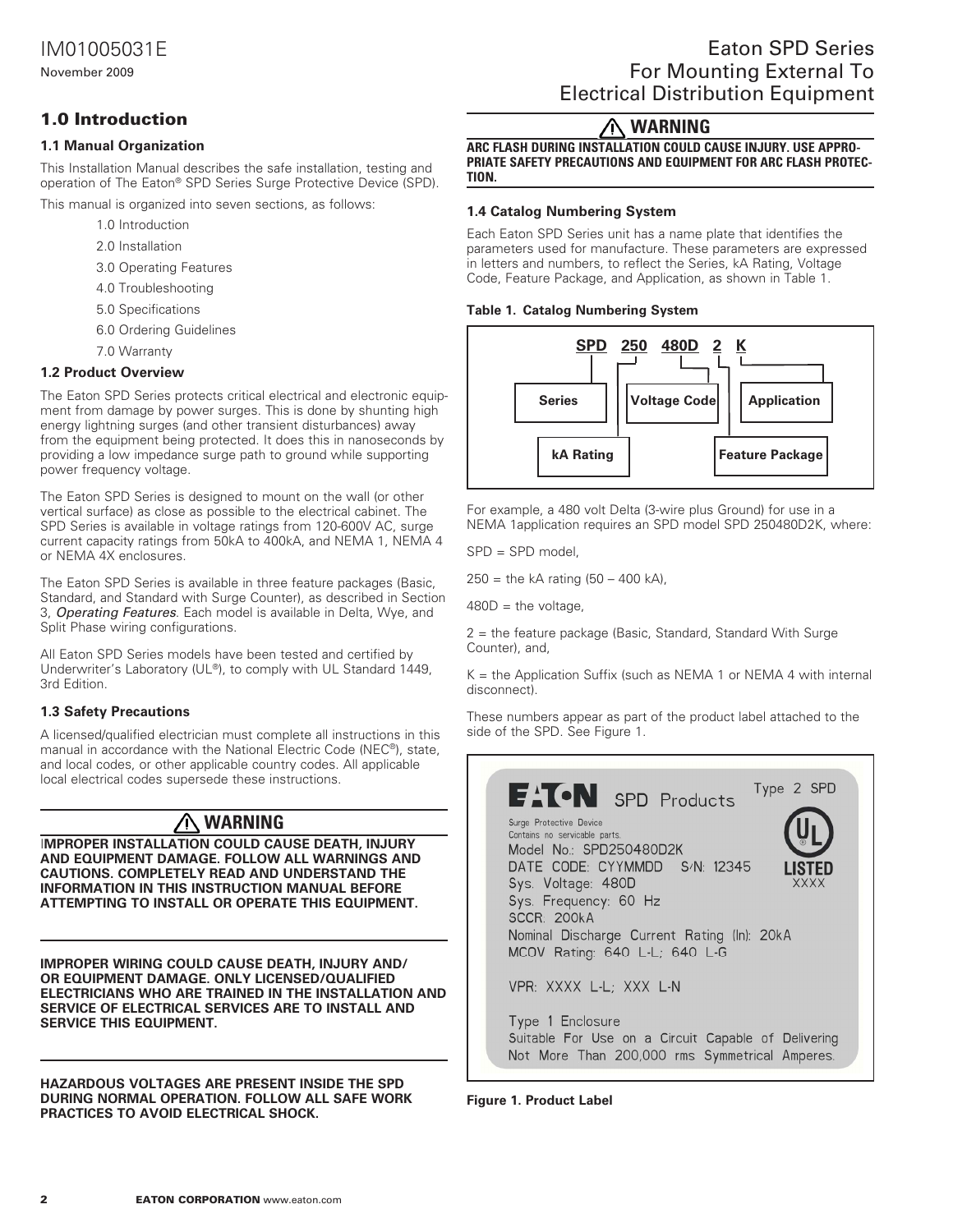#### **1.5 Equipment Testing**

### **WARNING**

#### **CONDUCTING DIELECTRIC, MEGGER, OR HI-POTENTIAL TESTING WITH THE SPD INSTALLED WILL CAUSE INTERNAL DAMAGE TO THE spd. THE SPD will also cause the test to fail.**

Every Eaton SPD Series unit is tested at the factory for dielectric breakdown. No further SPD testing is required for installation.

If you desire to test distribution equipment by performing dielectric, megger, or hi-potential tests, any installed SPD **must** be disconnected from the power distribution system to prevent damage to the unit.

Follow this procedure to safely disconnect the SPD:

1. For SPDs connected to a circuit breaker or fuse:

a. 3-wire Delta SPDs: Turn off the circuit breaker or remove the fuses from the fuse holder to isolate the SPD.

b. Wye and Split phase SPDs: Turn off the circuit breaker or remove the fuses from the fuse holder to isolate the SPD

a. 3-wire delta SPDs: Turn off the circuit breaker to isolate the SPD, if connected through a circuit breaker.

b. Wye connected SPDs: Turn off the circuit breaker **and** remove the Neutral connection.

### 2.0 Installation

### **warning**

**installing an spd that is improperly rated for the electrical system voltage could create a potentially hazardous condition, resulting in injury or equipment damage.** 

#### **2.1 Preparation for Installation**

### **caution**

#### **eaton spd series products must be installed or replaced by a qualified electrician to avoid injury or equipment damage.**

Before installing an Eaton SPD Series unit, do the following:

- Verify that the area is clear of any dirt, debris or clutter that may hamper the installation process.
- Verify that there is enough space to install the SPD. See Section 2.3, *Installation Procedures* for dimensions.
- Confirm that all tools and equipment needed for the installation are available.
- Confirm that the system voltage and wiring configuration is the same as the SPD you are installing. Check the voltage rating label on the side of the SPD.

### **warning**

**turn off the power supply before working in any electrical cabinet or on any circuit breaker panel. failure to do so could result in injury or death from electrical shock.** 

### *notice*

**a poor ground, or grounding/bonding violations, could prevent the spd from performing as specified.** 

#### **do not use the spd to carry or pass through ground to other devices or leads. Damage to the equipment may result.**

• Check the facility grounding system. All grounding, bonding, and earthing must meet the NEC and any other national, state and local electrical codes.

#### **2.2 Installation Locations**

Eaton's SPD Series can be installed next to, above, or below any existing electrical enclosure.

The ideal mounting location for the Eaton SPD Series is as close as possible to the electrical enclosure. The Eaton SPD Series should be mounted in such a way as to minimize any sharp bends in the wiring conduit.

#### **2.3 Installation Procedures**

1. Before mounting the SPD first determine the ideal location and ensure that the mounting surface is sufficient to support the weight of the SPD (See Figures 2, 3, 4, 5, and 6 on pages 4, 5, and 6 for model weights). The SPD should be mounted as close a possible to the electrical enclosure and as close as possible to the wiring connection point within the enclosure. This will ensure a minimum wire length and maximum SPD performance.

2. Lay out the four enclosure mounting holes using the enclosure dimensions provided in Figures 2, 3, 4, 5 and 6 on pages 4, 5 and 6. Drill the appropriate holes per the product dimensions. **Note:** NEMA 1 enclosures require a #10 fastener and NEMA 4 and 4X enclosures require a 1/4 inch fastener.

3. Determine the correct length and install metal conduit onto the SPD. NEMA 1 SPDs have a 3/4 inch trade size chase nipple and NEMA 4 and NEMA 4X SPDs have 3/4 inch trade size hubs. Route all Phase, Neutral (where applicable), Ground and Form C (where applicable) wires through the conduit.

4. Determine the hole location on the receiving electrical enclosure and either remove the knock-out provided or drill the appropriate size hole at this location. Route the SPD wires through the enclosure hole and mount the SPD enclosure.

5. Select the correct wiring diagram for the SPD you are installing. You must refer to this diagram while wiring the SPD. See Figures 8, 9, 10, and 11 on page 7.

6. Determine the wire length required to make the SPD Phase connections and cut the wires to the appropriate length. (To maximize SPD performance, wire length should be as short as possible). Connect the Phase wires. **Note:** For wire lengths longer than 4 inches, Phase wires should be twisted once for each 4 inches of wire length to maximize SPD performance.

November 2009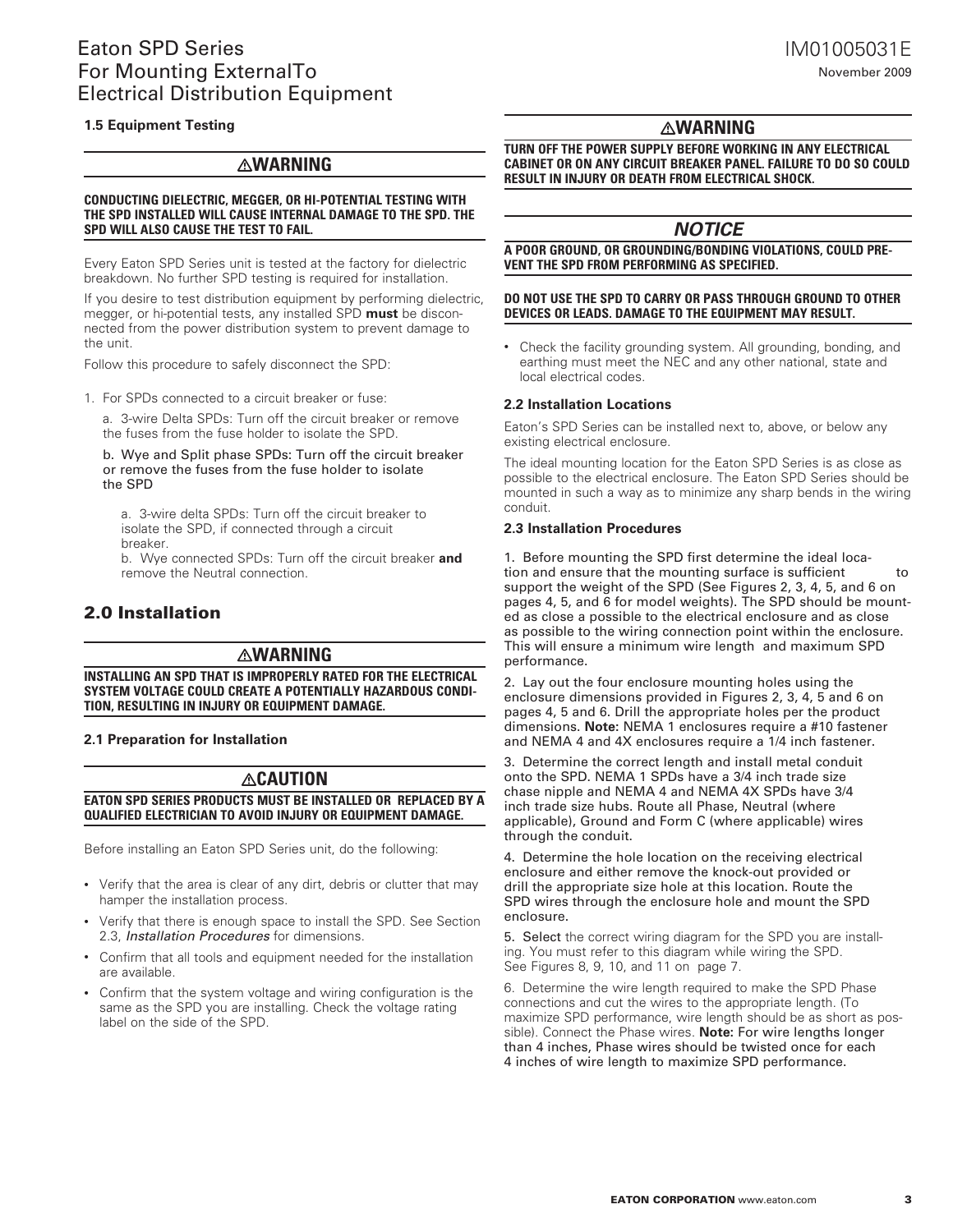# IM01005031E

#### November 2009

7. Determine the wire length for the Ground and Neutral (where applicable) wires and cut these wires as needed. Again, keep these wires as short as possible to maximize SPD performance.

8. Standard and Standard with Surge Counter SPDs also provide wiring for Form C relay contacts. This connection can be used for remote monitoring of the SPD. The Form C contacts are rated at 150V AC or 125V DC at 1A. Make the remote monitoring connections per the Form C wiring diagram in Figure 7. Follow all national, state and local electrical codes when making these connections.

### Eaton SPD Series For Mounting External To Electrical Distribution Equipment

![](_page_3_Figure_5.jpeg)

**Figure 2. NEMA 1 (With Flushmount) (Suffix L)**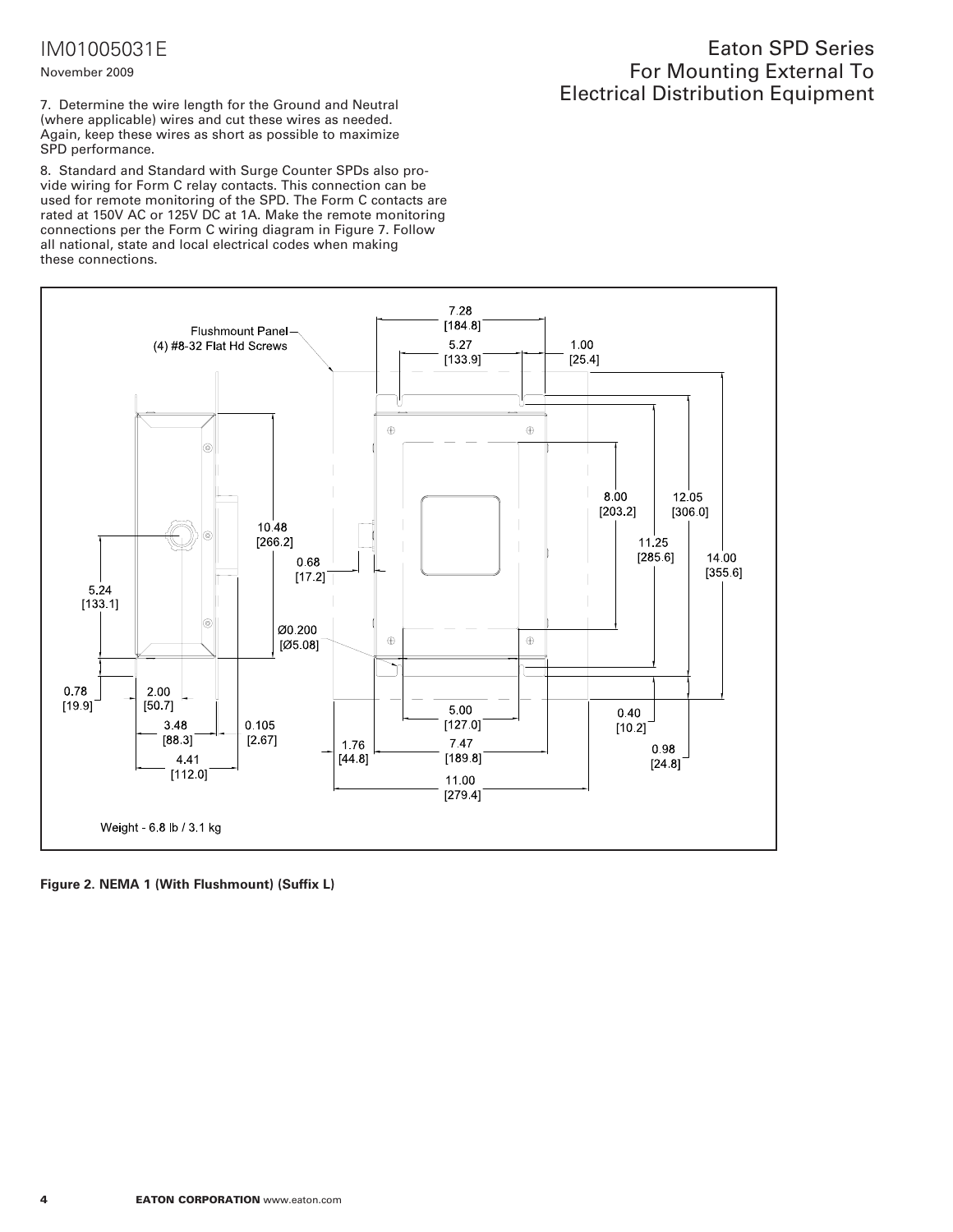![](_page_4_Figure_2.jpeg)

**Figure 3. NEMA 1 (Suffix K)**

![](_page_4_Figure_4.jpeg)

**Figure 4. NEMA 4 - 4X (Suffix N, P)**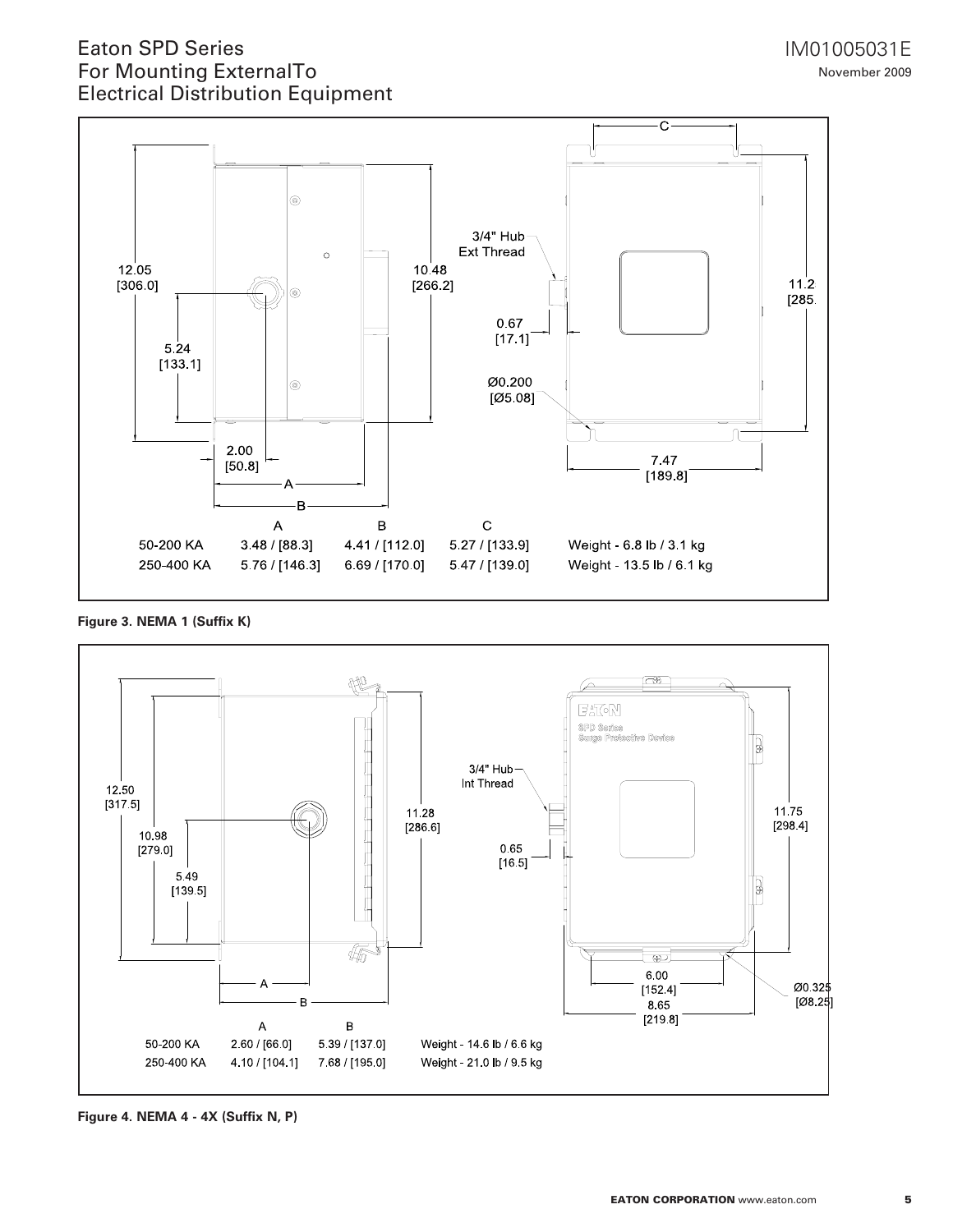IM01005031E November 2009

# Eaton SPD Series For Mounting External To Electrical Distribution Equipment

![](_page_5_Figure_2.jpeg)

**Figure 5. NEMA 1 (With Disconnect) (Suffix M)**

![](_page_5_Figure_4.jpeg)

**Figure 6. NEMA 4-4X (With Disconnect) (Suffix O, Q)**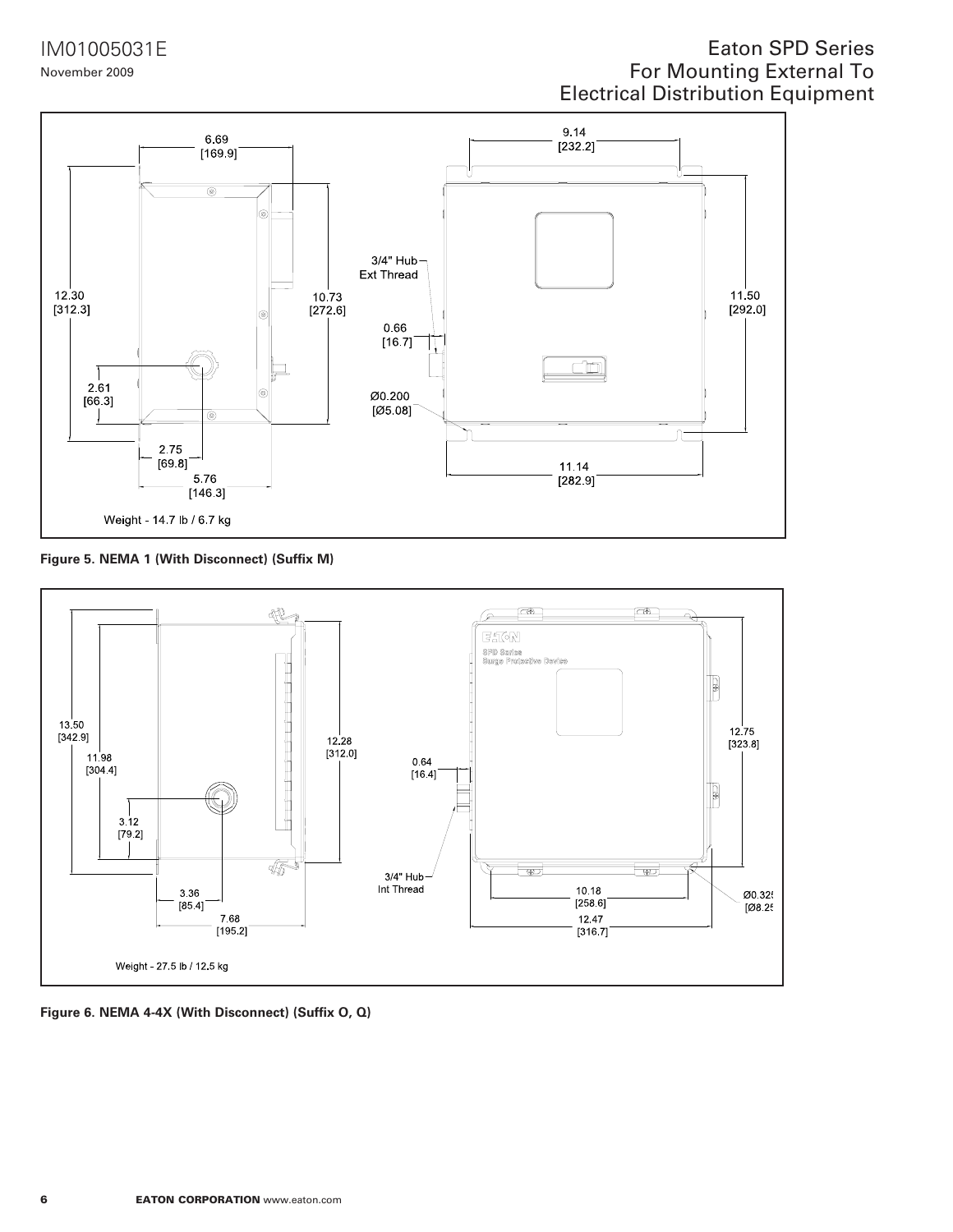![](_page_6_Figure_1.jpeg)

**Figure 7. Sidemount Form C Wires** 

![](_page_6_Figure_3.jpeg)

**Figure 8. Split Phase Units**

![](_page_6_Figure_5.jpeg)

**Figure 9. 3-Phase Delta** 

### IM01005031E November 2009

![](_page_6_Figure_8.jpeg)

**Figure 10. 3-Phase Wye Units**

![](_page_6_Figure_10.jpeg)

**Figure 11. High Leg Delta Units**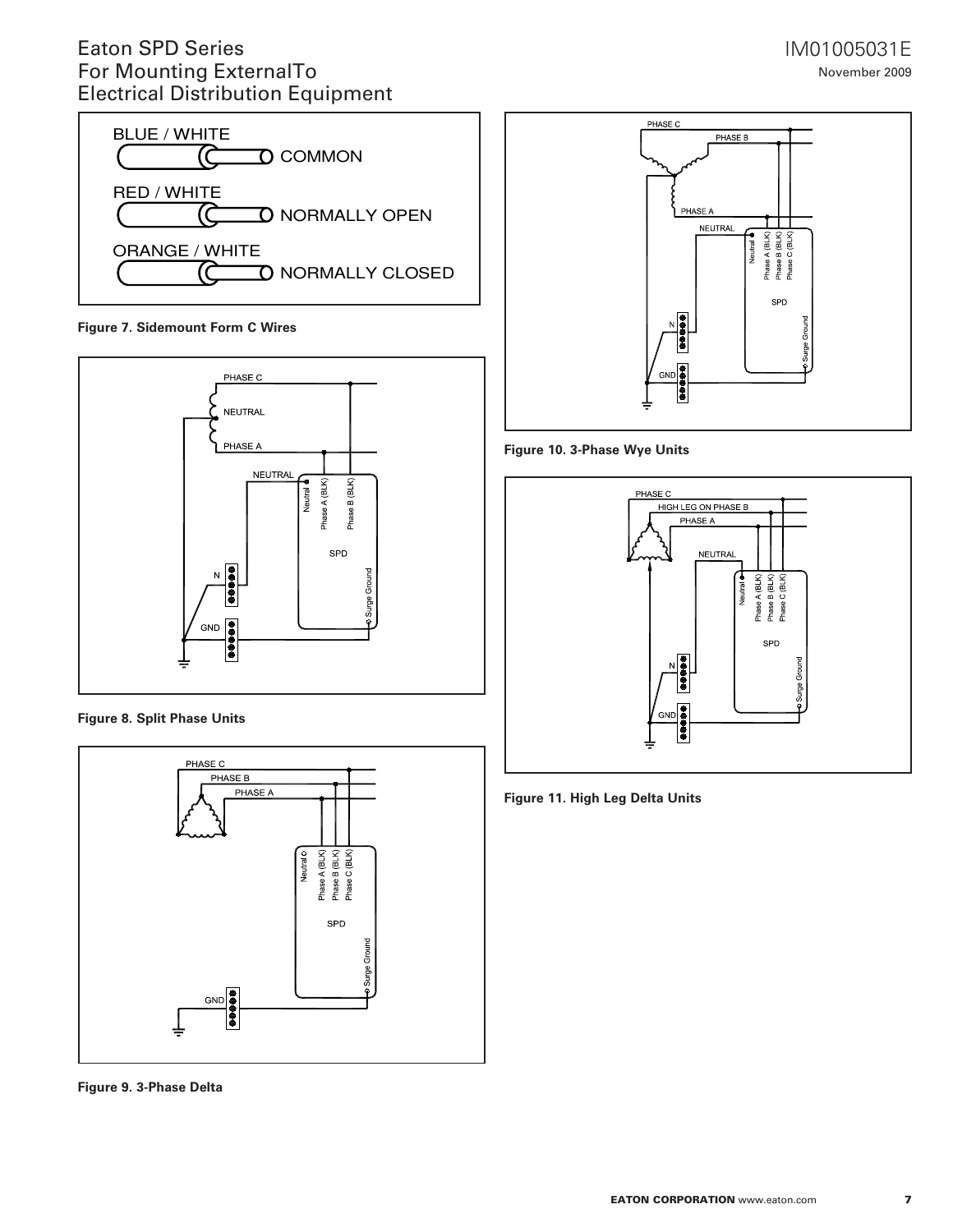November 2009

### 3.0 Operating Features

### **3.1 General**

The Eaton SPD Series comes in three feature packages: Basic, Standard, and Standard with Surge Counter. The operating specifics of each feature package are described below.

The Eaton SPD Series requires no operator involvement other than to monitor the display panel to determine status of the SPD.

After system power is applied, the SPD automatically begins protecting downstream electrical equipment from voltage transients.

Some SPD units have a Form C relay contact that allows for the remote indication of SPD status. Form C contact wires are permanently connected to the SPD.

### **3.2 Displays and Indicators**

All Eaton SPD Series units (Basic, Standard, and Standard With Surge Counter) use a display panel to indicate system status. The display panel is slightly different for each feature package.

Each display has both green and red light emitting diodes (LEDs) to indicate the status of the protection on each phase. Green indicates the phase is fully protected. Red indicates a loss of protection. Wye, Split Phase and High-Leg Delta units have an additional set of green/ red LEDs to indicate status of Neutral/Ground protection.

When the LEDs turn red, an audible alarm will also sound on units equipped with an audible alarm.

Specific operating conditions displayed for each Eaton SPD Series Feature Package are described below.

#### **3.2.1 Basic Feature Package**

The Eaton SPD Basic Feature Package display is shown in Figure 12.

![](_page_7_Picture_15.jpeg)

#### **Figure 12. Basic Feature Package Display**

The Basic Feature Package has the following features:

- Green LEDs: Illumination indicates the phase is fully protected, and operating normally, with all protection active and available. Green LEDs also indicate Neutral to Ground protection on units with a Neutral wire. Green LEDs do not indicate on/off status of power.
- Red LEDs: Illumination indicates a loss of protection, and that one or more protective devices are now inactive and unavailable for that Phase. Red LEDs also indicate Neutral to Ground protection on units with a Neutral wire. Red LEDs do not indicate on/off status of power.

# Eaton SPD Series For Mounting External To Electrical Distribution Equipment

### **3.2.2 Standard Feature Package**

The Eaton SPD Series Standard Feature Package display is shown in Figure 13.

![](_page_7_Picture_23.jpeg)

#### **Figure 13. Standard Feature Package Display**

The Standard Feature Package has the following features:

- All features of the Basic Feature Package.
- One Form C relay contact rated at 150Vac or 125Vdc @1A.
	- • Normal operating conditions. N.O. = OPEN. N.C = CLOSED.
	- Loss of protection on any phase or loss of power. N.O. =  $CLOSED. N.C. = OPEN.$
- • Audible alarm with Reset push button.
- EMI/RFI filtering.

### **3.2.3 Standard With Surge Counter Feature Package**

The Eaton SPD Series Standard With Surge Counter Feature Package display is shown in Figure 14.

![](_page_7_Figure_34.jpeg)

#### **Figure 14. Standard With Surge Counter Feature Package Display**

The Standard With Surge Counter Feature Package has the following features:

- All features of the Standard Feature Package.
- • LCD screen that displays surge count.
- Reset button to RESET the surge counter to zero.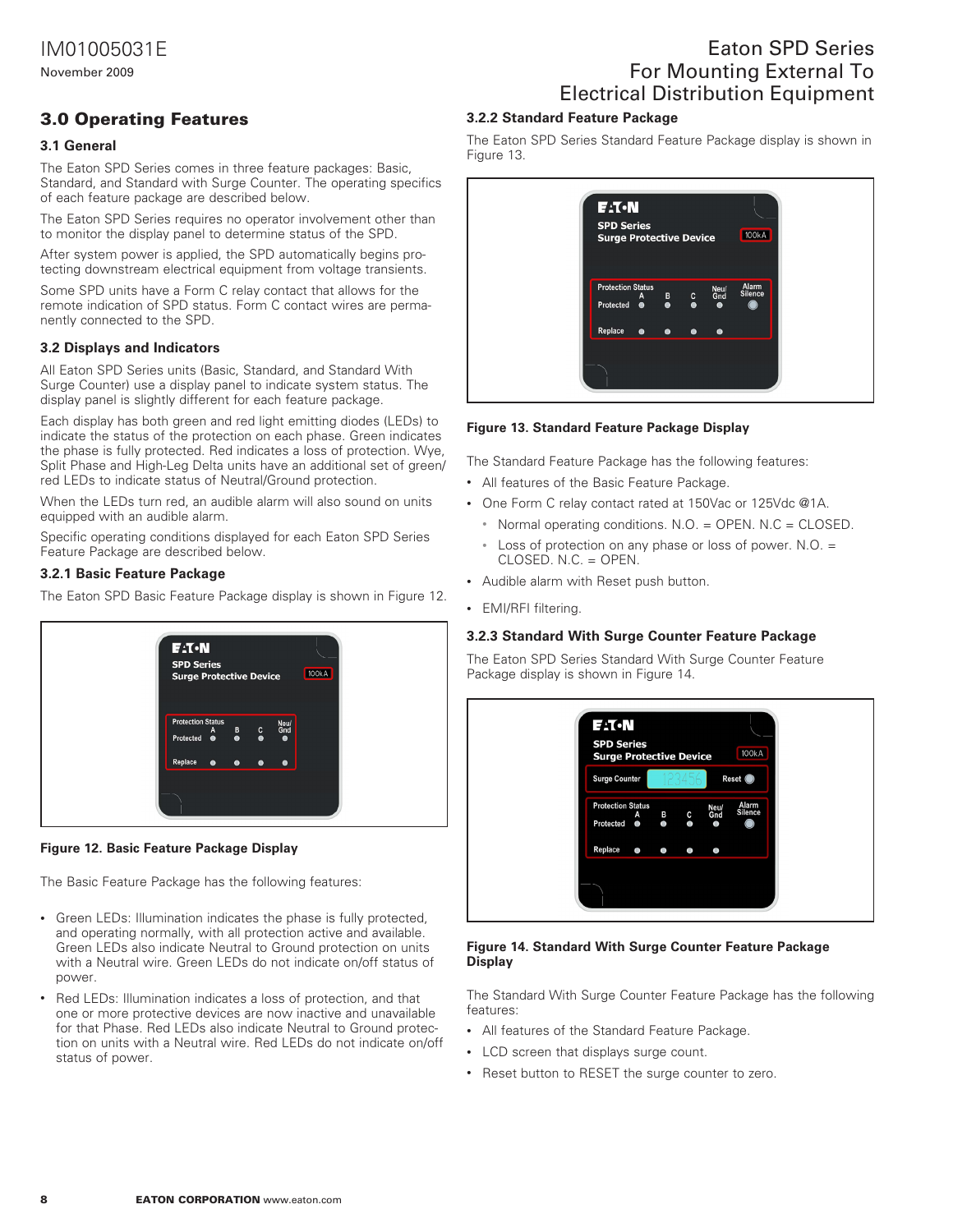#### **3.2.4 SPD Display Rotation**

The SPD display can be rotated on the SPD enclosure, up to 360 degrees. This allows you to position the display for the best visibility regardless of the position in which the SPD is installed.

Rotations are at 90, 180, and 270 degrees.

Reposition the SPD display as follows:

1. Remove power from the unit.

2. Remove and discard the perforated overlay material at the two opposite corners of the display.

3. Remove the two phillips head screws that hold the display.

4. Rotate the display to the desired position. Be careful not to overstress the display ribbon cable.

5. Place the display back onto the SPD enclosure. Again, be careful not to overstress or crimp the ribbon cable.

6. Replace the two phillips head screws. Tighten screws to 1.35 Nm (12 in-lbs).

7. Restore power to the unit.

#### **Table 2. Troubleshooting Chart**

### 4.0 Troubleshooting

Many SPD failures result from improper installation. Once the SPD is installed properly, it is a highly reliable unit.

If the SPD does not function properly, first confirm that it is installed properly. See Section 2, *Installation*.

If the SPD malfunctions after it has been operating routinely, refer to Table 2, *Troubleshooting Chart*. This Troubleshooting Chart identifies possible causes and solutions to the malfunction. Further assistance may be obtained by calling Eaton's Applications Engineers, at 1-800-809-2772, option 4, sub-option 2, including being directed to the warranty process if applicable.

| <b>Condition</b>                                                                                              | <b>Probable Cause</b>                                                    | <b>Solution</b>                                                                             |
|---------------------------------------------------------------------------------------------------------------|--------------------------------------------------------------------------|---------------------------------------------------------------------------------------------|
|                                                                                                               |                                                                          |                                                                                             |
| Green LEDs ON (1 per phase) and one Green LED ON for<br>Neu/Gnd Protection                                    | Normal operation                                                         | $N/A$ .                                                                                     |
| Audible Alarm OFF, Form C (N.C.) contact in the CLOSED<br>state                                               | Normal operation                                                         | $N/A$ .                                                                                     |
| Phase Green LED is OFF, same Phase Red LED is ON,<br>Audible Alarm is ON                                      | Phase protection compromised or lost                                     | Replace SPD                                                                                 |
|                                                                                                               | Extended Temporary Overvoltage (TOV)                                     | Check electrical system for TOV sources, correct, replace SPD                               |
|                                                                                                               | Significant surge event                                                  | Replace SPD                                                                                 |
| Neu/Gnd Green LED is OFF, Neu/Gnd Red LED is ON,<br>Audible Alarm is ON (for models with Neutral connections) | Neu/Gnd protection is compromised or lost                                | Replace SPD                                                                                 |
|                                                                                                               | Significant surge event                                                  | Replace SPD                                                                                 |
| All phase Green LEDs OFF, all phase RED LEDs ON,<br>Audible Alarm is ON                                       | All phase protection is compromised or lost                              | Replace SPD                                                                                 |
|                                                                                                               | SPD rated voltage is less than system voltage                            | Replace SPD with correct voltage model                                                      |
|                                                                                                               | Extended Temporary Overvoltage (TOV)                                     | Check electrical system for TOV sources, correct, replace SPD                               |
|                                                                                                               | Significant surge event                                                  | Replace SPD                                                                                 |
| One of the display Red LEDs is ON. Audible Alarm is OFF                                                       | Audible Alarm Silence button has been depressed and<br>Alarm is silenced | Normal operation                                                                            |
|                                                                                                               |                                                                          | If power is cycled and a fault condition still exists, the Audible<br>Alarm will reactivate |
| All Green and Red LEDs are OFF, LCD display (on Surge<br>Counter models) is OFF                               | SPD is not connected to a power source                                   | Check system voltage at SPD connection                                                      |
|                                                                                                               |                                                                          | <b>Check SPD connections</b>                                                                |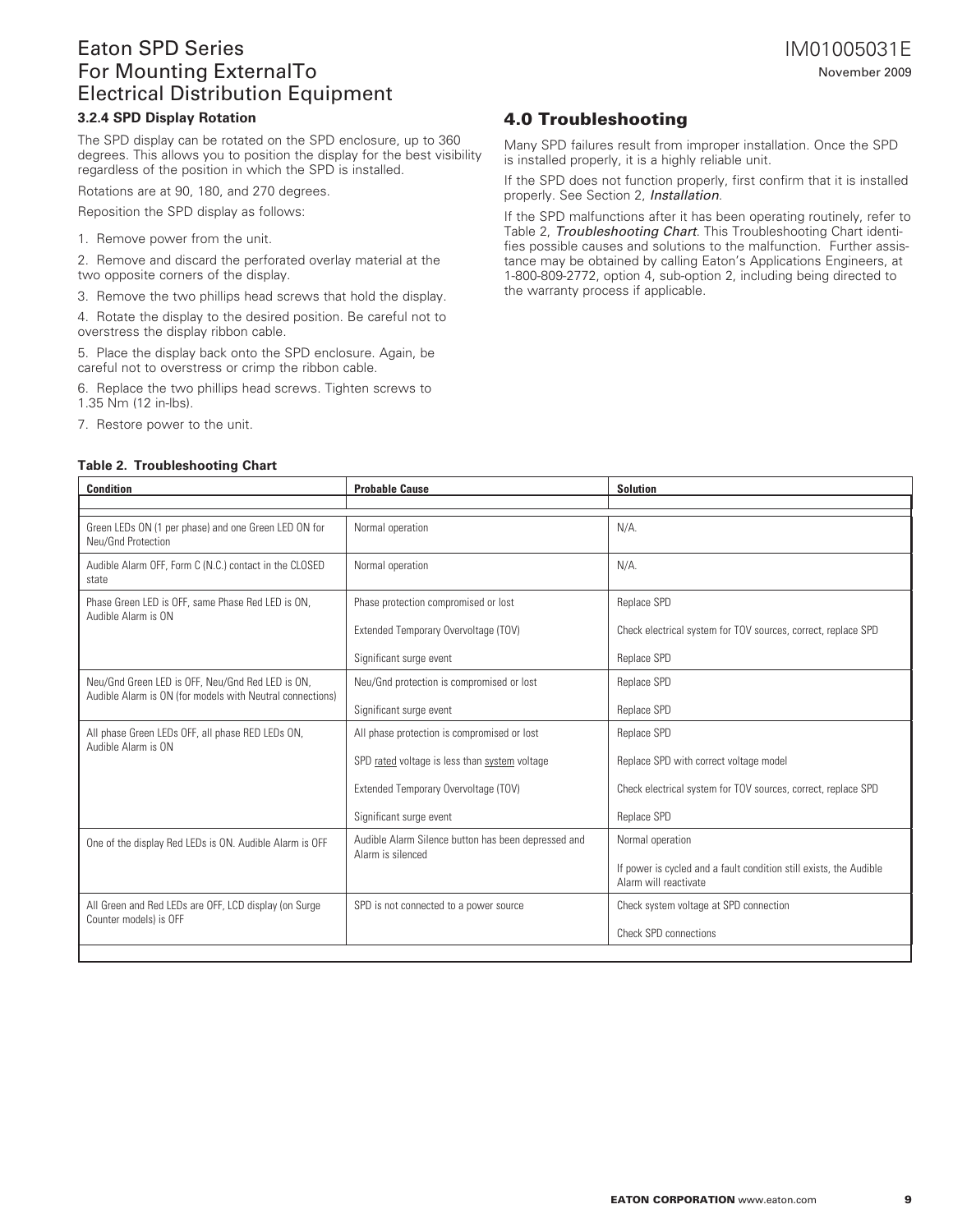### 5.0 Specifications

### **Table 3. Specifications**

| <b>Description</b>                                                         | <b>Specification</b>                                                                                                                                     |  |
|----------------------------------------------------------------------------|----------------------------------------------------------------------------------------------------------------------------------------------------------|--|
| Surge current capacity per phase                                           | 50, 80, 100, 120, 160, 200, 250, 300, 400 kA ratings available                                                                                           |  |
| Nominal discharge current (I_)                                             | 20kA                                                                                                                                                     |  |
| Short circuit current rating (SCCR)                                        | 200kA                                                                                                                                                    |  |
| SPD Type                                                                   | Basic feature package = Type 1 (can also be used in Type 2 applications)<br>Standard and Standard with Surge Counter feature packages = Type 2           |  |
| <b>Enclosure Types</b>                                                     | NEMA 1, NEMA 4, NEMA 4X                                                                                                                                  |  |
| Standard split phase voltages available                                    | 120/240                                                                                                                                                  |  |
| Three phase wye system voltages available                                  | 120/208, 127/220, 230/400, 277/480, 347/600                                                                                                              |  |
| Three phase delta system voltages                                          | 240, 480, 600                                                                                                                                            |  |
| Three phase high leg delta system voltages                                 | 120/240                                                                                                                                                  |  |
| Input Power Frequency                                                      | 50/60 Hz                                                                                                                                                 |  |
| Power consumption (Basic units)                                            |                                                                                                                                                          |  |
| 208Y, 220Y, 240S, 240D, and 240H voltage codes                             | 0.5W                                                                                                                                                     |  |
| 400Y and 480Y and 480D voltage codes                                       | 1.1W                                                                                                                                                     |  |
| 600Y and 600D voltage codes                                                | 1.3W                                                                                                                                                     |  |
| Power consumption (Standard and Standard with Surge<br>Counter units)      |                                                                                                                                                          |  |
| 208Y, 220Y, 240S, 240D, and 240H voltage codes                             | 0.6W                                                                                                                                                     |  |
| 400Y, 480Y, and 480D Basic voltage codes                                   | 1.7W                                                                                                                                                     |  |
| 600Y and 600D voltage codes                                                | 2.1W                                                                                                                                                     |  |
| Protection modes                                                           | Single split phase L-N, L-G, N-G, L-L<br>Three phase deltaL-G, L-L<br>Three phase Wye L-N, L-G, N-G, L-L<br>Three phase high leg deltaL-N, L-G, N-G, L-L |  |
| Maximum continuous operating voltage (MCOV)                                |                                                                                                                                                          |  |
| 208Y, 220Y, 240S, 240D, and 240H voltage codes                             | 150 L-N,150 L-G, 150 N-G, 300 L-L                                                                                                                        |  |
| 400Y and 480Y voltage codes                                                | 320 L-N, 320 L-G, 320 N-G, 640 L-L                                                                                                                       |  |
| 600Y voltage code                                                          | 420 L-N, 420 L-G, 420 N-G, 840 L-L                                                                                                                       |  |
| 240 D voltage code                                                         | 320 L-G, 320 L-L                                                                                                                                         |  |
| 480 D voltage code                                                         | 640L-L-G, 640 L-L                                                                                                                                        |  |
| 600D voltage code                                                          | 840 L-G, 840 L-L                                                                                                                                         |  |
| Ports                                                                      | $\mathbf{1}$                                                                                                                                             |  |
| Operating temperature                                                      | -20 through 50° C (-4 through 122° F)                                                                                                                    |  |
| Operating humidity                                                         | 5% through 95%, non-condensing                                                                                                                           |  |
| Weight                                                                     | Reference Figures 2, 3, 4, 5, and 6 on pages 4, 5 and 6                                                                                                  |  |
| Form C relay contact ratings                                               | 150 Vac or 125 Vdc, 1A maximum                                                                                                                           |  |
| Form C relay contact loogic                                                | Power on, normal state - NO contact = OPEN, NC contact = CLOSED<br>Power off, fault state, - NO contact = CLOSED, NC contact = OPEN                      |  |
| EMI/RFI filtering attenuation (Standard and Standard<br>With Surge Counter | Up to 50 dB from 10 kHz to 100 MHz                                                                                                                       |  |
| Agency certifications and approvals                                        | UL1449 3rd Edition listed, CSA<br>UL1283 (Type 2 SPDs only)                                                                                              |  |
| Warranty                                                                   | 10 Years                                                                                                                                                 |  |
|                                                                            |                                                                                                                                                          |  |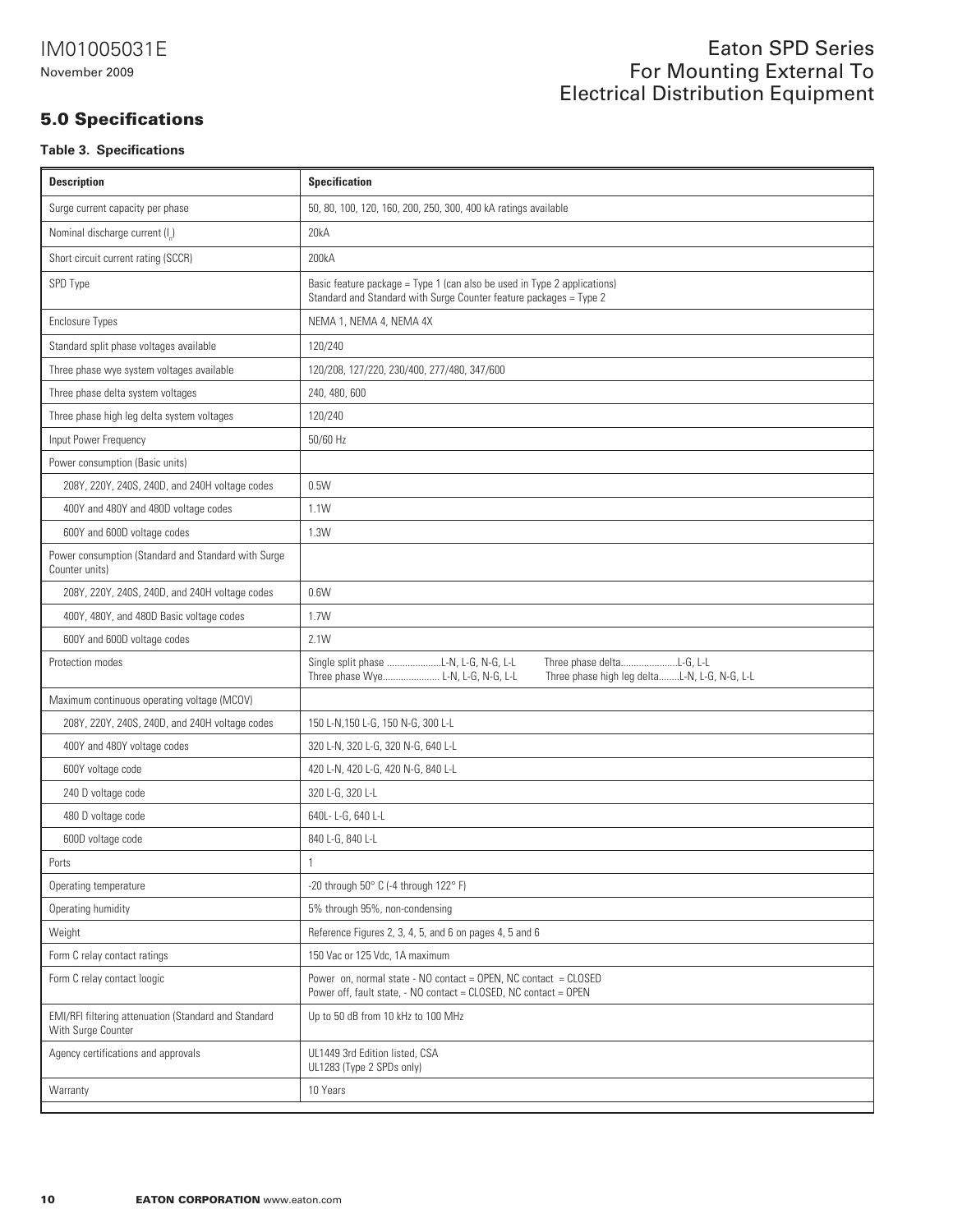### 6.0 Ordering Guidelines

**Table 4. Eaton SPD Series**

![](_page_10_Figure_3.jpeg)

**Example: SPD 250480D2K = SPD Series, 250kA Per Phase, 480D Voltage, Standard Feature Package, NEMA 1 Sidemount Application.**